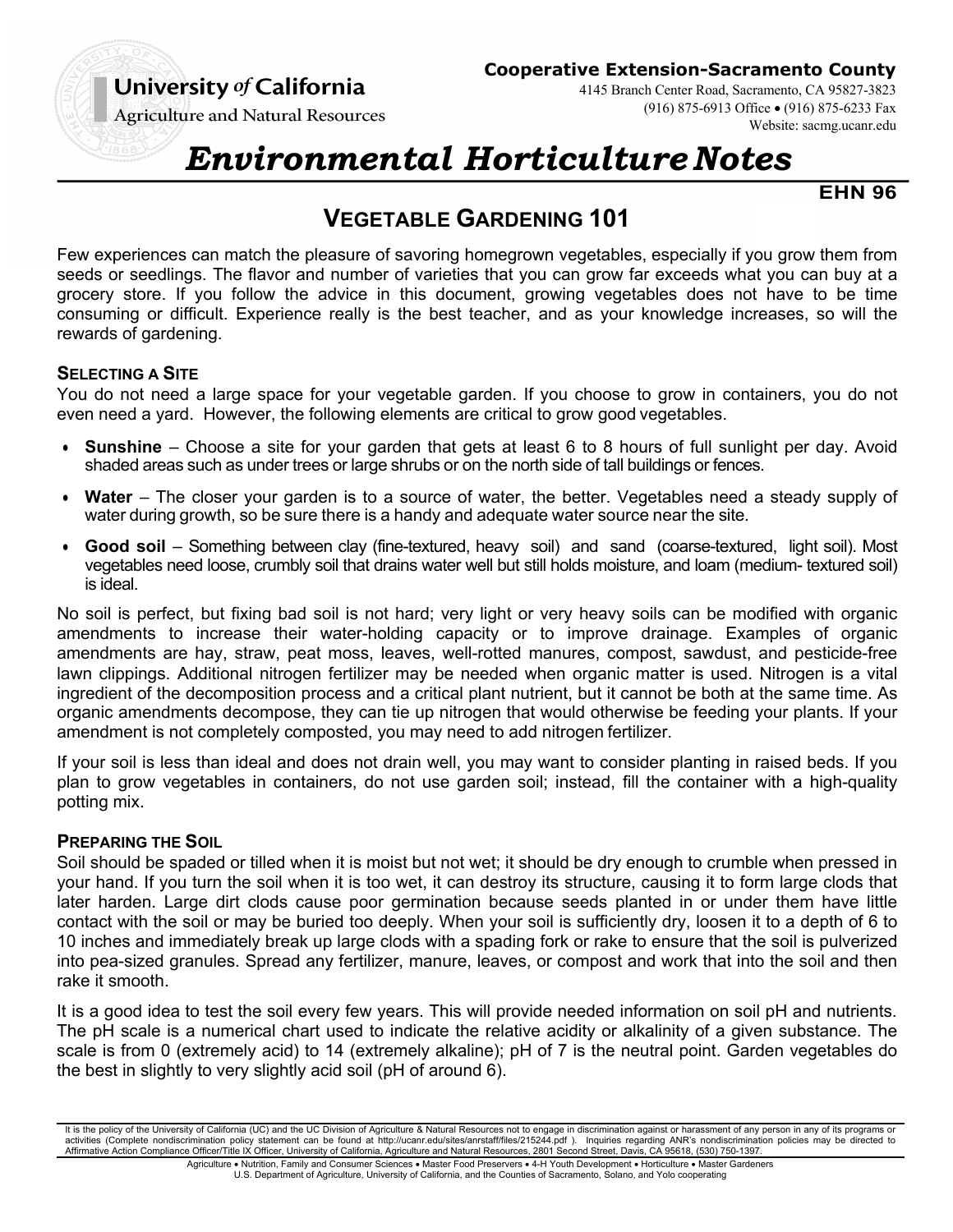Soil pH affects the availability of plant nutrients in the soil that are essential for plant growth and development. If the pH is too high or too low, plants will not be able to use the nutrients around them, no matter how naturally rich the soil is or how much fertilizer you add. Soils may be made less acidic (more alkaline) by raising the pH with additions of lime (calcium carbonate) or wood ashes. They may be made more acidic (less alkaline) by lowering the pH with additions of elemental sulfur or aluminum sulfate. Unless you test your soil, you will not know how much lime, sulfur, or fertilizer is needed.

Inexpensive do-it-yourself soil test kits, available at most garden centers or through mail-order catalogs, are quick and easy to use but provide only a rough estimate of your soil's condition (soil pH and nitrogen, phosphorus and potassium composition of the soil). A complete soil analysis at a laboratory is important, especially if you are breaking new ground for a garden plot. Contact the Sacramento County Master Gardener Office for a list of companies that provide soil testing services.

#### **WHAT TO PLANT**

It is tempting to try growing a large variety of vegetables. A better approach might be to consider what you and your family like to eat. Then consider the space that you have available. Plant only as large a garden as you can easily maintain, as there is a time commitment (thinning, weed and pest control, irrigation, fertilization). A smaller, properly tended garden will be more productive and satisfying than a larger garden receiving minimal attention.

Be sure to plant varieties adapted to your growing area. Try some new plants on a trial basis, but always include varieties that have proven their success in your climate. You may want to grow more than one variety to determine which is best suited for your locality, microclimate, and individual taste. Consider such factors as disease resistance, maturity date, compactness of plants, and the size, shape, and color of the vegetable desired. If you have little space, it might be advisable to plant varieties that do not become too large, or to select varieties that can be grown vertically on trellises or wires.

#### **SEEDS AND PLANTS**

You can grow many vegetables from seed, but you can also buy young plants from a nursery or garden center. If you sow seeds into the garden soil, you must wait for the ground to warm up enough to germinate the seed. Carrots and beans are two vegetables that require "direct seeding". With direct seeding, you place the seeds at the recommended depth (generally seeds should be covered to a depth equal to 2 to 4 times the diameter of the seed, but check out the seed packet for this information), water thoroughly, then wait for the plants to emerge.

Buy fresh seeds. Some seeds, such as onion, parsley, and parsnip, lose viability after about a year. Seeds of other vegetables are good for three years or more. Write the date of purchase on the seed packets and store any leftover seeds in a cool, dry place.

Vegetables produced by young plants are ready to harvest earlier than those grown from seed. The vegetables most commonly bought as young plants for transplanting are tomatoes, peppers, lettuce, broccoli, celery, cabbage, cauliflower, and eggplant. When purchasing seedlings, select short, stout, healthy plants that are not yet producing flowers, buds, or fruit. Roots should not be sticking out through the drainage holes.

Growing transplants from seed gives you a much wider universe of varieties to try. Starting vegetables indoors is not difficult, but it does require some time and attention. Seed packages provide information for planting the particular seed, but here are some guidelines to help you be successful.

- In general, sow seeds 6 to 8 weeks before the date you wish to set the plants in the garden. However, the sowing period may range from 4 to 18 weeks before transplanting, depending on the speed of germination, the rate of growth, and the cultural conditions provided. It is important to time seed sowing so that the seedlings are at the correct stage when it is time to transplant them into the garden.
- You can use a variety of containers, such as wooden or plastic flats or trays, small individual pots, and cell packs. If you are reusing old containers, be sure to wash them thoroughly and soak them in a solution of 1 part household bleach to 9 parts water. This procedure prevents most seedling diseases from occurring.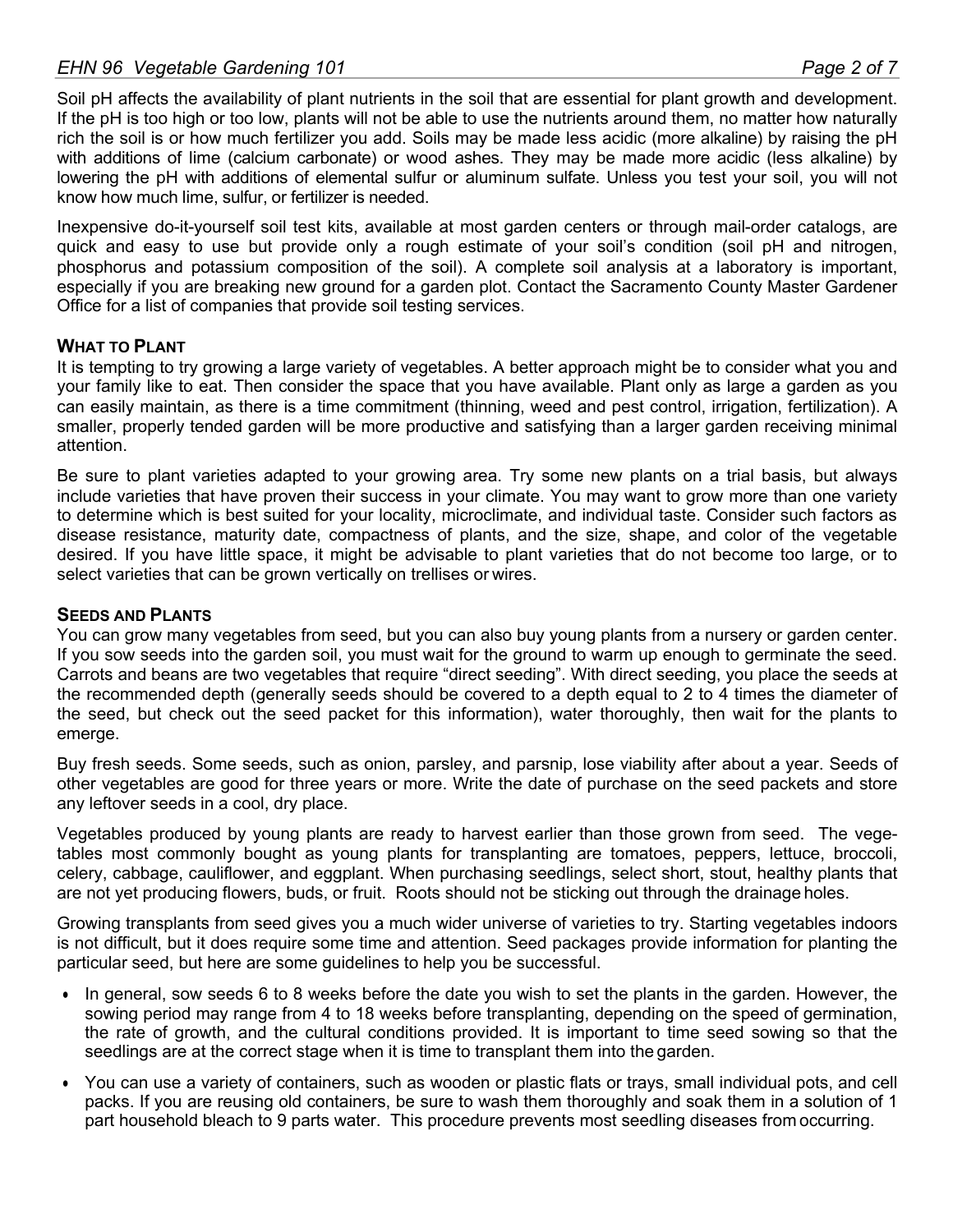- Fill the pots with a light, porous seed-starting or potting mix. Do not use garden soil by itself to start seedlings as it is too heavy, not sterile, does not drain well, and shrinks from the sides of containers if allowed to dry out.
- Follow printed recommendations on the package for the suitable planting depth, and avoid planting seeds too deeply. Label each container with the plant's name and the date.
- After seeds are sown, moisten the planting mix thoroughly using a fine mist or spray; then set the container aside to drain. The soil should be moist but not wet. Ideally, seed flats should remain sufficiently moist during the germination period so that adding water is unnecessary. One way to maintain moisture is to slip the whole flat or pot into a clear plastic bag or cover it with clear plastic wrap after the initial watering. Be sure to remove the cover as soon as the first seedlings appear. Drain off water collected at the bottom of the planting tray so that seedlings are not sitting in water.
- After germination, move the flats to a bright, airy location that is kept at 55 to 60° at night and 65 to 70° during the day. Place them in a window facing south, if possible. If a large, bright window is not available, place the seedlings under fluorescent lights. Use two 40-watt, cool-white fluorescent tubes or special plantgrowth lamps. Position the plants about 2 inches from the tubes and keep the lights on about 16 hours each day. As the seedlings grow, the lights should be raised accordingly. This will result in a more compact, healthier transplant to set out into the garden. Keep the soil evenly moist and do not allow seedlings to wilt. Regular fertilization with half-strength soluble plant fertilizer solution is recommended.
- If the plants have not been seeded in individual containers, they must be transplanted to give them proper growing space. The ideal time to transplant young seedlings is when the first true leaves develop above or between the cotyledon leaves (the cotyledons or seed leaves are the first leaves the seedling produces).
- In order to reduce transplanting shock, seedlings should be gradually conditioned to the outdoors for at least two weeks before being set into the garden. This "hardening off" process starts by gradually exposing the seedlings to the more harsh outside conditions. Set the plants out in a shady place on a warm day for 1 to 2 hours at first. Then gradually move the seedlings into sunlight, increasing the length of exposure each day until you are leaving them outdoors day and night. Bring them indoors whenever cold temperatures are predicted. Reduce the frequency of watering to slow growth, but do not allow plants to wilt. After several nights outdoors, plants should be ready to transplant into the garden.

#### **GROWING IN CONTAINERS**

If you choose to grow vegetables in containers, use a half wine barrel or other large container that is large enough to accommodate the root system. Shallow-rooted crops are those whose main root system is in the top 1 to 2 feet of soil. Examples are cabbage, cauliflower, lettuce, celery, corn, onion, potato, and radish. Moderately deep-rooted crops are those that have the main root system in the top 1 to 4 feet of soil. Examples are snap bean, carrot, cucumber, eggplant, peas, pepper, and squash. Deep-rooted crops are those whose main root system is in the top 1 to 6 feet of soil. Examples are asparagus, globe artichoke, cantaloupe, pumpkin, tomato, and watermelon. (The maximum rooting depths given here are the potential rooting depths under ideal soil conditions.)

Ideally the container should be at least 18 to 24 inches wide and 12 to 16 inches deep with multiple drain holes. Fill the container with a good-quality potting mix (do not use garden soil), and install any necessary wire cages or other supports at planting time. Gardening in containers requires more frequent irrigation and fertilization.

#### **TRELLISING AND STAKING**

Do not grow horizontally what you can grow vertically. Twining and vining crops such as tomato, squash, cucumber, melon, and pole beans use a great deal of space when allowed to grow along the ground. Trellises, stakes, and other supports minimize the ground space used and increase garden productivity. Support materials can be wooden structures, wooden or metal stakes, twine, wire cages, or a nearby wire fence.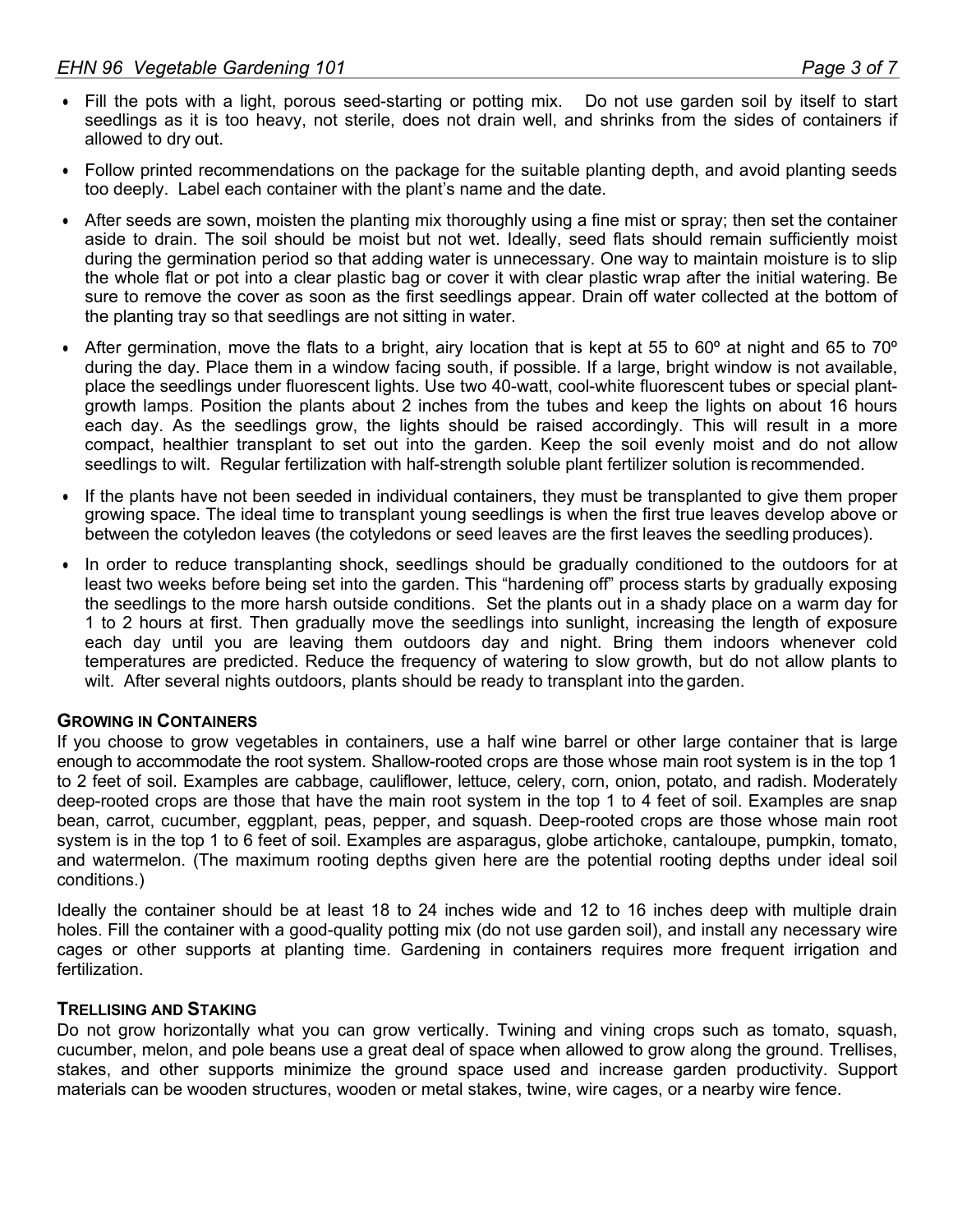#### **WHEN TO PLANT**

Timing is everything. Some crops like to mature in cool weather in the spring and fall (cool-season vegetables), but others prefer the warmth of summer (warm-season vegetables). The *Sacramento Vegetable Planting Schedule* (Environmental Horticulture Note 11) provides appropriate planting dates for commonly grown vegetables.

Cool-season vegetables grow best and produce the best quality crops when average daytime temperatures are 55º to 75º F, and they usually tolerate slight frost when mature. Examples include: artichoke, asparagus, beet, broccoli, cabbage, carrot, cauliflower, chard, lettuce, onion, parsnip, potato, radish, spinach, and turnip.

Warm-season vegetables require long, hot days and warm soil to mature. They grow best and produce the best quality crops when average daytime temperatures are 65° to 95° F, and they are intolerant of freezing temperatures. Examples include beans (lima and snap), corn, eggplant, melon, peppers, pumpkin, squash (summer and winter), and tomato. It is recommended that you not plant in the ground until the soil has had a chance to warm up. Seeds planted too early, when the soil is too cold for germination, may rot, and transplants may become stunted or die unless you provide cold protection to the plants. The average date of last frost in the Sacramento area is February 8 (record is April 7). The average date is based on extremes, so you should be prepared for the unusually latefrost.

#### **IRRIGATION**

For optimal plant growth, the soil should remain evenly moist as plants mature. Try to avoid alternating wet and dry soil conditions. Although deep irrigation is preferable because it promotes deeper root growth, you may need to provide frequent, light irrigations for shallow-rooted crops such as lettuce or corn. As a general rule, water should be applied when the top 1 to 2 inches of the soil have dried out. Your watering schedule will vary according to your soil and weather conditions.

Overhead watering with a hose, watering can, or sprinkler is usually considered the least efficient irrigation method. Much of the water is lost through evaporation, and some will fall on soil away from the roots and provide moisture to weeds. Additionally, water that falls on the foliage may contribute to leaf diseases. The best results are usually obtained by using drip tape or soaker hoses, which slowly supply water directly to the plant roots with minimal loss through evaporation and little water contact with the foliage.

#### **MULCH**

Using a layer of organic mulch around plants helps conserve soil moisture and reduces the frequency of irrigation, and it also discourages the growth of weeds, which compete with your vegetables for water and nutrients. Examples of organic mulches that you can use are leaves, pesticide-free lawn clippings, fresh sawdust, fine wood shavings, pine needles, compost, hay, and chopped straw. However, be sure that adequate water is able to move through the mulch layer into the root zone of the plants. Matted leaves, for instance, can form an all but impervious layer. The ideal mulch is light and open enough to permit the passage of water and air.

Do not be too anxious to mulch in the spring. Give the soil an opportunity to warm up in direct sun, and then give the plants a chance to get growing before mulching.

#### **FERTILIZATION**

A good water and fertilizer schedule promotes healthy plants which yield better home grown vegetables. Healthy plants are less susceptible to, and tolerant of, insect damage and fungal diseases. Many gardens are over-fertilized or given the wrong ratios of the well-known trio: N-P-K (nitrogen-phosphorus-potassium). Example: fertilizing a tomato plant with high nitrogen lawn fertilizer produces vines galore but no tomatoes.

Vegetables grown in most California soils often require some fertilizer for best growth. In general, the plants will need nitrogen; however, some soils are low in available phosphorus and some are deficient in potassium. If you have tested your soil, you will know what nutrients are needed. You can either use organic forms (such as composted manures, cottonseed meal, bone meal, dried blood, and compost) or inorganic forms (chemical fertilizers) to supply needed nutrients.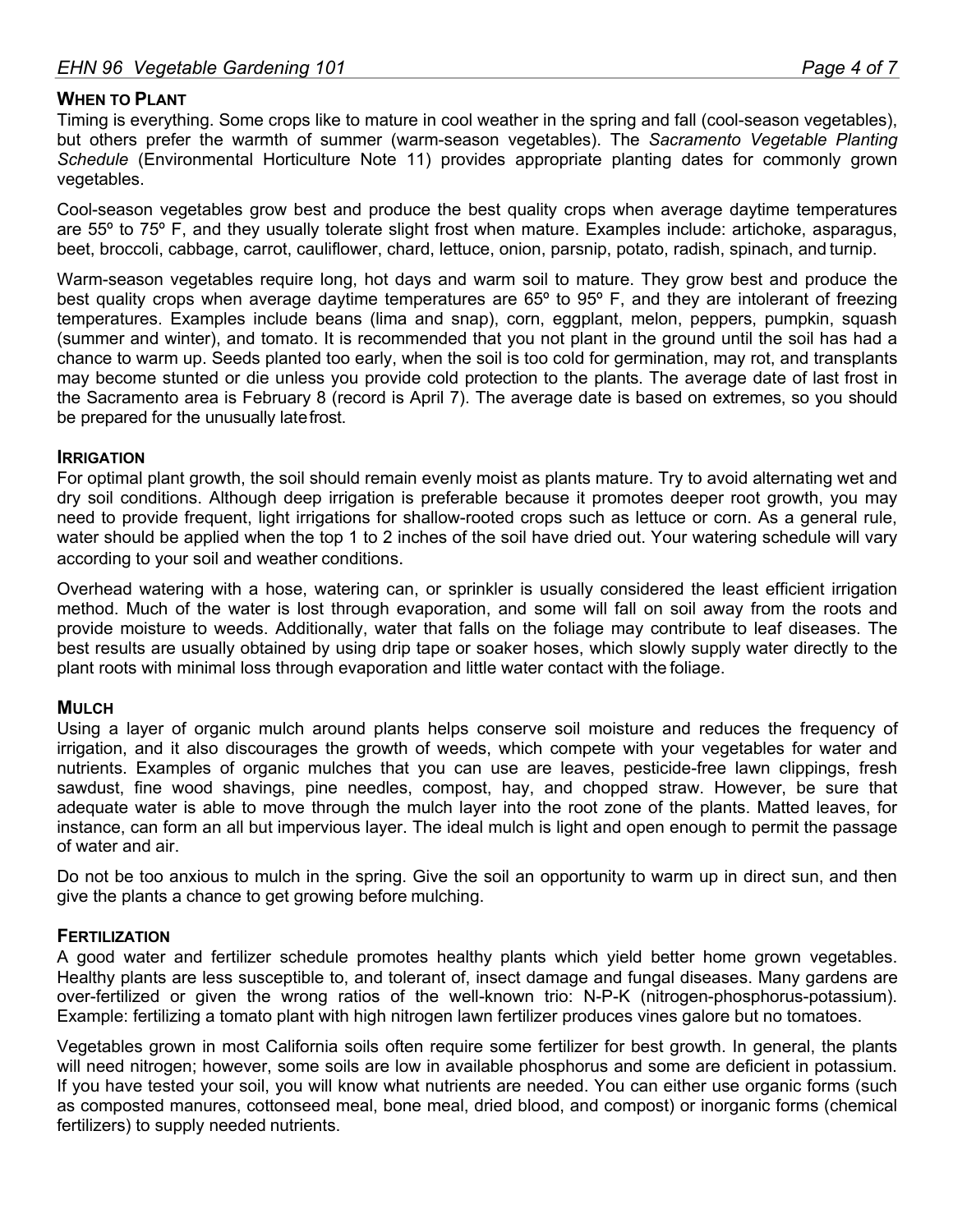Organic fertilizers are less caustic than inorganic fertilizers and, except for poultry manure, may be used with little possibility of damage to plants. The nutrients from organic fertilizers are rather slowly made available to plants. This may be an advantage where delayed release is desired to promote plant growth over an extended period.

Inorganic chemical fertilizers work quickly, and because of their concentration and solubility, they are somewhat caustic and must be used with care to avoid damage to roots or foliage. Often a combination of the two forms gives better results with vegetables than either used alone, particularly if phosphorus and potassium are required in addition to nitrogen.

Regardless of the type of fertilizer used, apply it by broadcasting it before preparing the seedbeds, or in bands at seeding time. Follow the directions on the fertilizer package—more than recommended is never better.

#### **COMPOSTING**

Making a compost pile is an ideal way to recycle organic waste from your home and community. Composting turns kitchen garbage, garden residues, leaves, lawn clippings, weeds, wood products, and many other normally unused materials into a dark, sweet-smelling garden soil amendment. UC Publication 8037, *Compost in a Hurry*, has simple, straight-forward tips to help you generate useable compost in 2 to 3 weeks (anrcatalog.ucanr.edu/pdf/8037.pdf).

#### **PESTS AND DISEASES**

Pests and diseases are ongoing problems for many vegetable gardeners. Although specific problems may require special solutions, there are some general principles you can follow.

- Protect young plants against some insects with row covers (lightweight sheets of permeable material similar to fabric). Row covers are also helpful to prevent damage from light frosts.
- To reduce fungal diseases, water the soil, not the leaves of plants. If you must use a sprinkler, do it early in the day so the leaves will dry by nightfall. If a plant does fall prey to a disease, remove it promptly and throw it in the trash; do not add diseased plants to your compost pile.
- Grow varieties that are listed as disease resistant. For example, diseases such as Fusarium wilt or Verticillium wilt cannot be controlled once they infect tomato plants, so selecting varieties resistant to these diseases is highly recommended. The seed packet or plant label will indicate any disease resistance.
- Keep your garden clean. A number of insects and diseases overwinter or spend part of their life cycle on plant debris. Discarding infected plant parts and spent plants and tilling or turning over the soil, especially in fall, can slow the spread of many pests.
- Pick larger insects and caterpillars by hand. Once you get over the "yuck" factor this is a safe and effective way to deal with limited infestations. While you are watering, weeding, and harvesting your crops, inspect plants for the first signs of damage. Try hosing off small pests, such as spider mites and aphids, with a jet of water from the hose. Use stronger measures only if your first efforts fail.
- Use insecticidal soap, which is available at most garden centers, to provide safe control of listed pests. Whatever pest control chemicals you use, read the label carefully and follow the directions to the letter. Never use any chemical that is not specifically labeled as safe for application to the crop you are growing. Be exact in following directions about the length of time you must wait between spraying and harvesting.
- Encourage natural controls. Chemical sprays often kill helpful insects along with pests, leaving the garden wide open for a new attack.
- By planting a diversity of flowering plants in your vegetable garden and protecting pollinators by avoiding the use of pesticides, your garden can support all kinds of pollinators, including honeybees, native bees, hummingbirds, and butterflies.
- Finally, make it a habit to change the location of crops each year. Rotating crops in the garden not only enhances soil fertility, but it can be effective against insect and disease pests that develop on a narrow range of vegetable plants. Moving crops to different sites isolates such pests from their food sources. This practice reduces the chances that soil borne insect and disease pests will gain a permanent foothold in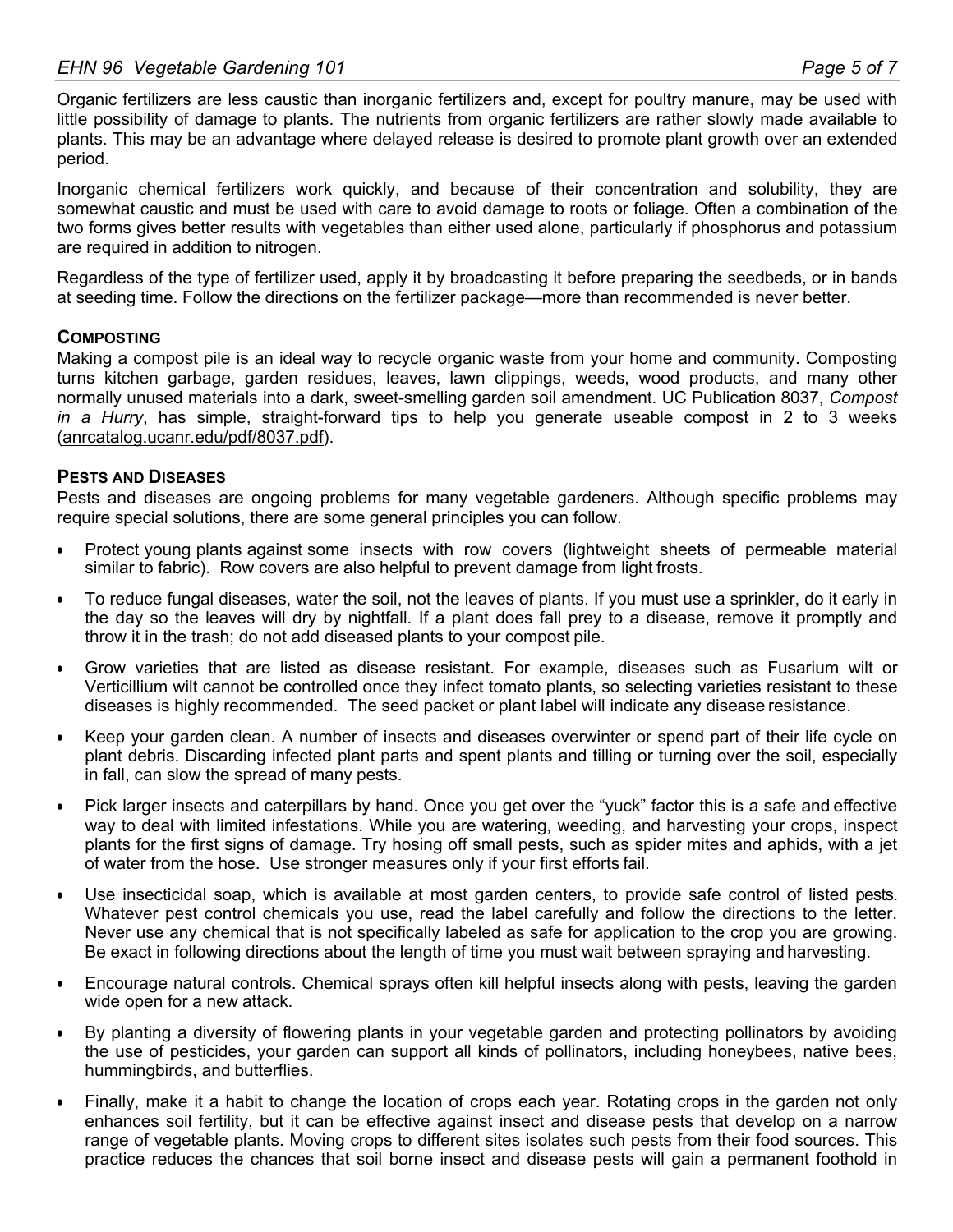your garden. Backyard gardeners with limited space should at least avoid planting exactly the same crop or crops from the same family (see the chart below) year after year in the same part of the garden. For example, do not follow melons with cucumbers or squash, and do not plant peppers, eggplant, or potatoes where tomatoes grew the year before.

| <b>Families of Vegetable Crops Grown in Home Gardens</b>                                                                                                                                                                                                                                                                    |                                                                                                                                                                                                                                              |                                                                                                                                                                                                                                                                                                                                                          |                                                                                                                                                                                                                                                                                                                    |  |  |  |  |  |  |  |
|-----------------------------------------------------------------------------------------------------------------------------------------------------------------------------------------------------------------------------------------------------------------------------------------------------------------------------|----------------------------------------------------------------------------------------------------------------------------------------------------------------------------------------------------------------------------------------------|----------------------------------------------------------------------------------------------------------------------------------------------------------------------------------------------------------------------------------------------------------------------------------------------------------------------------------------------------------|--------------------------------------------------------------------------------------------------------------------------------------------------------------------------------------------------------------------------------------------------------------------------------------------------------------------|--|--|--|--|--|--|--|
| <b>Scientific and Common Family Names and Vegetables in Those Families</b>                                                                                                                                                                                                                                                  |                                                                                                                                                                                                                                              |                                                                                                                                                                                                                                                                                                                                                          |                                                                                                                                                                                                                                                                                                                    |  |  |  |  |  |  |  |
| Amaryllidaceae<br>(Onion Family)<br>chives<br>garlic<br>leek<br>onion<br>shallot<br><b>Brassicaceae</b><br>(Mustard Family)<br>arugula<br>broccoli<br><b>Brussels sprouts</b><br>cabbage<br>cauliflower<br>Chinese cabbage<br>collards<br>horseradish<br>kale<br>kohlrabi<br>mustard greens<br>radish<br>rutabaga<br>turnip | Chenopodiaceae<br>(Goosefoot Family)<br>beet<br>chard<br>spinach<br>Compositae<br>(Composite Family)<br>endive<br>globe artichoke<br>Jerusalem<br>artichoke<br>lettuce<br><b>Convolvulaceae</b><br>(Morning Glory<br>Family)<br>sweet potato | <b>Cucurbitaceae</b><br>(Cucurbit Family)<br>chayote<br>cucumber<br>muskmelon<br>pumpkin<br>squash (summer<br>and winter)<br>watermelon<br><b>Gramineae</b><br>(Grass Family)<br>corn<br>Leguminosae<br>(Legume Family)<br>dry bean<br>fava bean<br>jicama<br>lima bean<br>pea<br>snap bean<br>soybean<br><b>Liliaceae</b><br>(Lily Family)<br>asparagus | <b>Malvaceae</b><br>(Mallow Family)<br>okra<br>Polygonaceae<br>(Knotweed Family)<br>rhubarb<br><b>Solanaceae</b><br>(Nightshade Family)<br>eggplant<br>pepper<br>potato<br>tomatillo<br>tomato<br><b>Umbelliferae</b><br>(Parsley Family)<br>carrot<br>celeriac<br>celery<br>Florence fennel<br>parsley<br>parsnip |  |  |  |  |  |  |  |
| Adapted from Family Relationships Table, Vegetable Research & Information Center, University of                                                                                                                                                                                                                             |                                                                                                                                                                                                                                              |                                                                                                                                                                                                                                                                                                                                                          |                                                                                                                                                                                                                                                                                                                    |  |  |  |  |  |  |  |

Trom Family Relationships Table, Vegetable Research & Information Center, University c California Cooperative Extension

#### **HARVESTING**

This is what it is all about! To get the most out of your vegetables, harvest them when they are at the best stage for eating. Vegetables will be crisper and cooler if harvested in the early morning.

#### **KEEP A JOURNAL**

Record what vegetable varieties you grew and indicate which vegetable crops and varieties did well or poorly. Record specific garden pest problems and when they occurred.

December 2020, updated. November 2015, revised and March 2011, written by UCCE Sacramento County Master Gardener Gail Pothour. Reviewed and edited by Chuck Ingels, UCCE Sacramento County Farm Advisor, and Judy McClure, UCCE Sacramento County Master Gardener Program Coordinator.